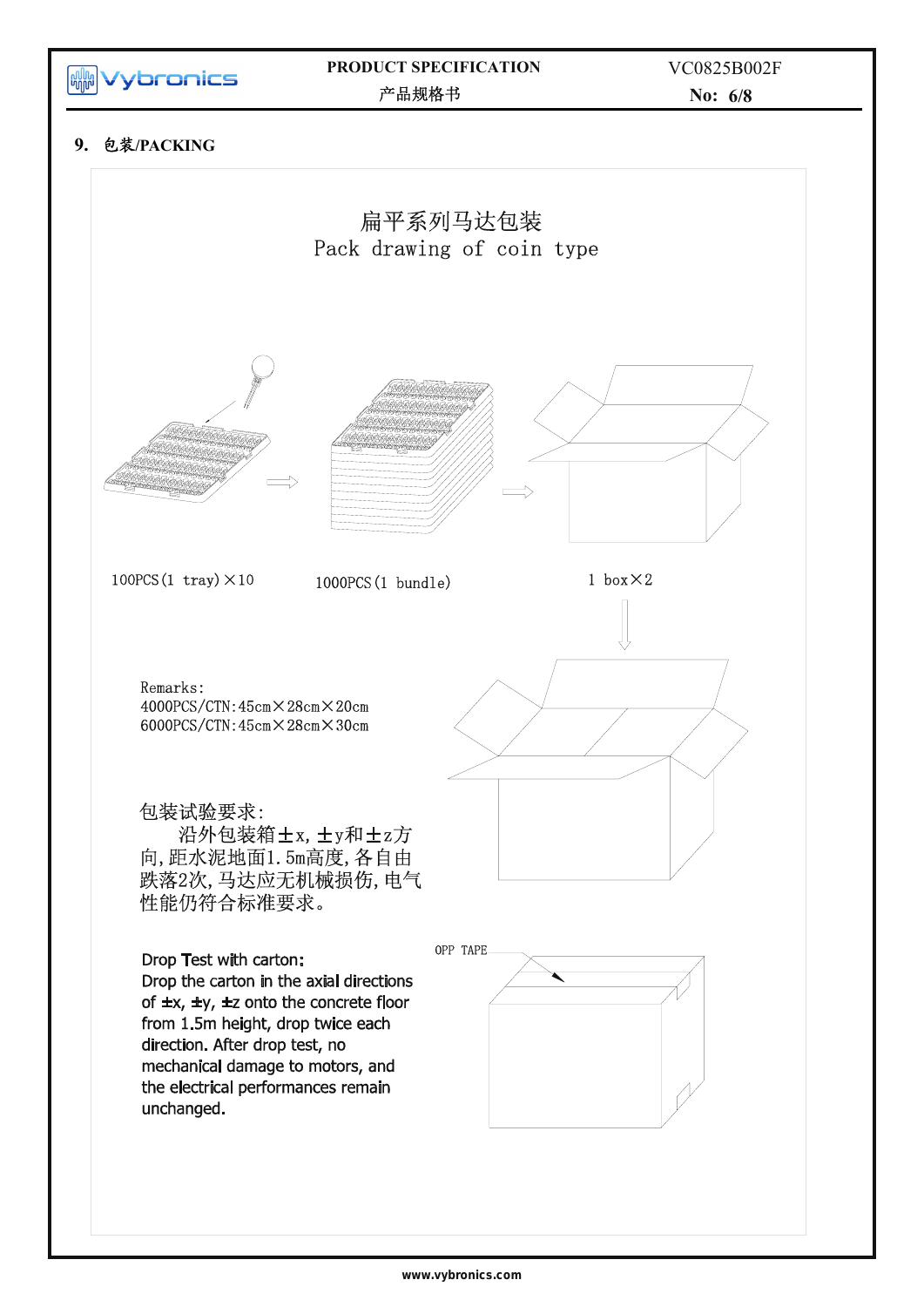

## **PRODUCT SPECIFICATION**

产品规格书

**No: 7/8**

**10.** 外形图 **/ OUTLINE DR AWINGS**